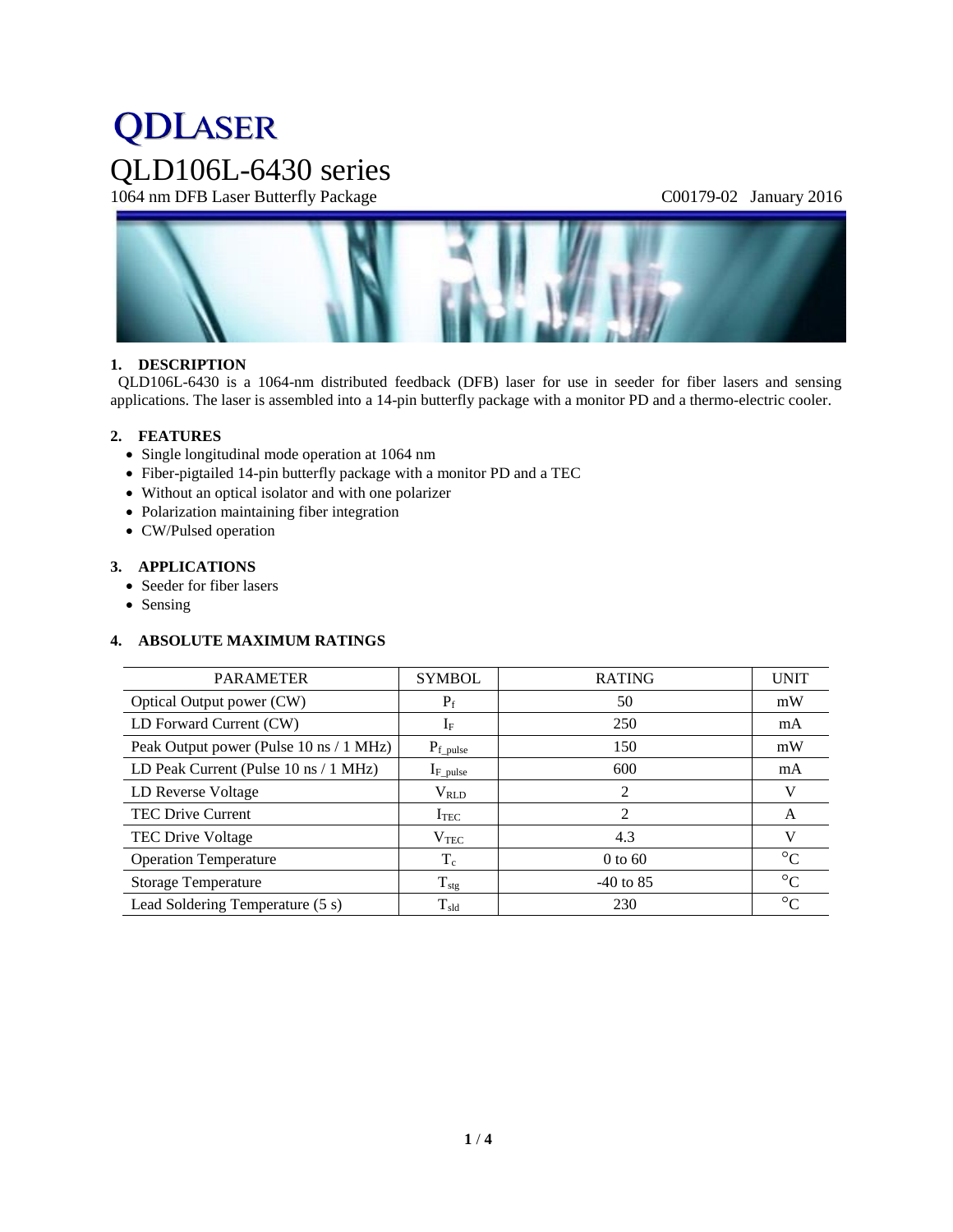# **QDLASER**

QLD106L-6430 series C00179-02

# **5. OPTICAL AND ELECTRICAL CHARACTERISTICS**

| $(TLD = 25oC, unless otherwise specified)$ |                   |                                                                  |                          |                          |                          |             |
|--------------------------------------------|-------------------|------------------------------------------------------------------|--------------------------|--------------------------|--------------------------|-------------|
| <b>PARAMETER</b>                           | <b>SYMBOL</b>     | <b>TEST CONDITION</b>                                            | <b>MIN</b>               | <b>TYP</b>               | <b>MAX</b>               | <b>UNIT</b> |
| Peak Wavelength                            | $\lambda_{\rm p}$ | CW, $P_f = 30$ mW                                                | 1059*                    | 1064                     | 1069*                    | nm          |
| Temperature Coefficient of $\lambda_p$     | $d\lambda_p/dT$   | CW                                                               | $\overline{\phantom{a}}$ | 0.08                     |                          | nm/K        |
| Current Coefficient of $\lambda_p$         | $d\lambda_p/dI$   | CW                                                               | $\overline{\phantom{a}}$ | 0.008                    | $\overline{\phantom{a}}$ | nm/mA       |
| <b>Threshold Current</b>                   | $I_{th}$          | CW                                                               | $\overline{\phantom{a}}$ | 15                       | 25                       | mA          |
| CW Fiber Output Power                      | $P_f$             | CW                                                               | 30                       | ÷.                       | ÷.                       | mW          |
| <b>Pulsed Peak Output Power</b>            | $P_{f\_peak}$     | 5 ns / 100 kHz                                                   | $\overline{\phantom{a}}$ | 100                      |                          | mW          |
| <b>Operation Current</b>                   | $I_{op}$          | $CW, P_f = 30$ mW                                                | $\overline{\phantom{a}}$ | 110                      | 160                      | mA          |
| <b>Operation Voltage</b>                   | $V_{op}$          | CW, $P_f = 30$ mW                                                | $\overline{\phantom{a}}$ | 1.5                      | 1.8                      | V           |
| <b>Pulsed Peak Operation Current</b>       | $I_{op\_peak}$    | $P_{f_{\text{.peak}}}=100 \text{ mW}$                            |                          | 320                      |                          | mA          |
| Pulse Width                                | $t_{\rm pw}$      | Pulsed                                                           | $0.05**$                 | $\overline{\phantom{0}}$ | 100                      | ns          |
| Duty Cycle                                 | D.C.              | Pulsed                                                           |                          |                          | 2                        | $\%$        |
|                                            |                   | CW, $P_f = 30$ mW                                                | 30                       | 50                       |                          | dB          |
| Sidemode Suppression Ratio                 | <b>SMSR</b>       | Pulsed 4 ns $/1$ MHz $/$<br>$P_{f_{\text{.peak}}}=50 \text{ mW}$ | 30                       | 40                       |                          | dB          |
| <b>Polarization Extinction Ratio</b>       | <b>PER</b>        | $CW$ , $P_f = 30$ mW                                             | 15                       | 20                       |                          | dB          |
| <b>Monitor PD Current</b>                  | Im                | CW, $P_f = 30$ mW                                                | 50                       | 200                      | 800                      | μA          |
| <b>Thermistor Resistance</b>               | Rth               | $T_{LD} = 25^{\circ}C$ , B=3900 K                                | 9.5                      | 10                       | 10.5                     | $k\Omega$   |

\*Peak wavelength torelance of +/- 1 nm is available as an option.

\*\*Pulse width of 0.05 ns could be achieved under gain switched operation.

# **6. PRODUCT PART NUMBER**

| Part Number     | Fiber Type               | Fiber Diameter | Connector |
|-----------------|--------------------------|----------------|-----------|
| OLD106L-6430    | Polarization maintaining | $900$ um       | FC/APC    |
| OLD106L-6430-11 | fiber                    | 250um          | Ferrule   |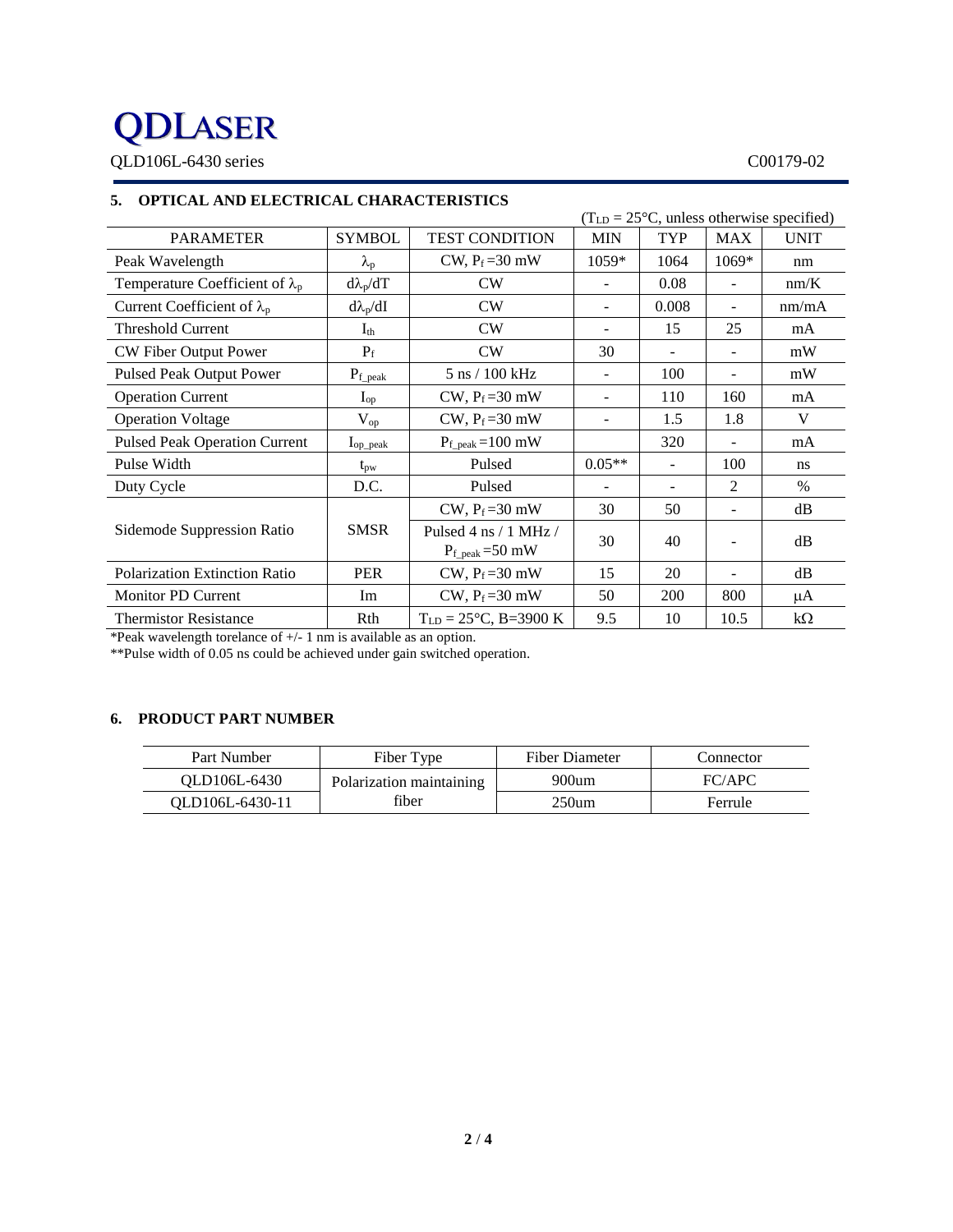

# **7. OUTLINE DRAWING**



(a) 900um fiber diameter and FC/APC connector type (QLD106L-6430)



(b) 250um fiber diameter and ferrule type (QLD106L-6430-11)